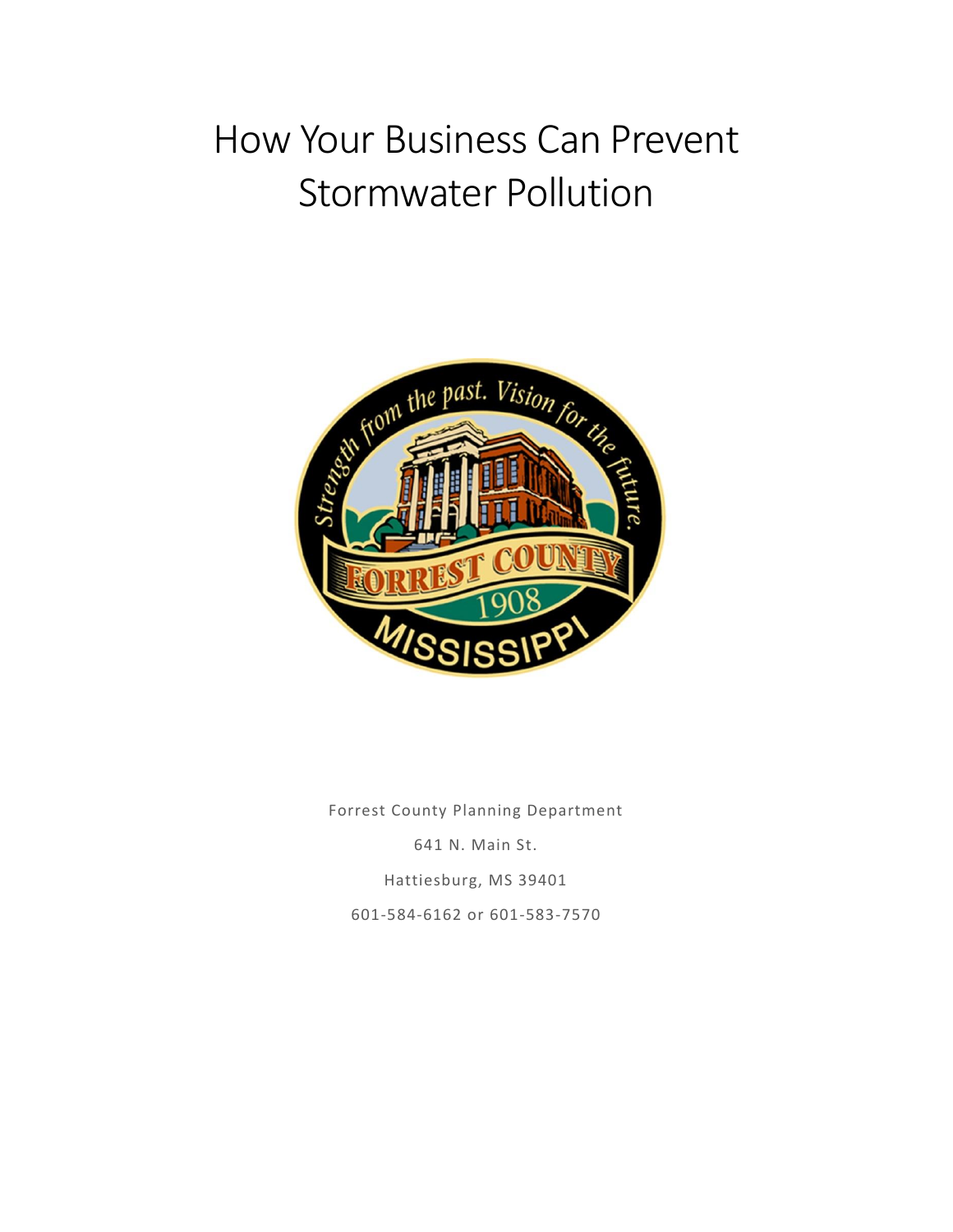### *YOU CAN PREVENT WATER POLLUTION!*

Storm drains flow directly into creeks and streams without any treatment. Because of this direct connection, water and other wastes that flow into a storm drain can easily cause pollution. It is the responsibility of your business to ensure that only rainwater enters the storm drains near your operation. If wastes and wash waters from your business practices enter the storm drain system, you may have to pay for cleanup costs and fines, have permits revoked, or other penalties as outlined in the stormwater ordinance.

The pollution prevention practices outlined in this booklet will help your business stay in compliance with laws designed to protect stormwater and the environment. The Pollution Prevention Program's friendly and knowledgeable staff make it easy for businesses to understand the water pollution regulations that affect them.



#### **SEWER OR STORM DRAIN?**

In order to choose the most appropriate practice, it is important to determine whether a drain is a storm drain or a sanitary sewer drain. In general, drains inside the building are connected to the sanitary sewer, and outside drains (except for capped sanitary sewer "cleanouts") are connected to the storm drain system. Sanitary sewer cleanouts are usually 6 inches in diameter or smaller, and storm drain inlets are larger, but there are exceptions. If your business has floor drains, contact your local sanitary sewer treatment agency for requirements for discharging to the sanitary sewer.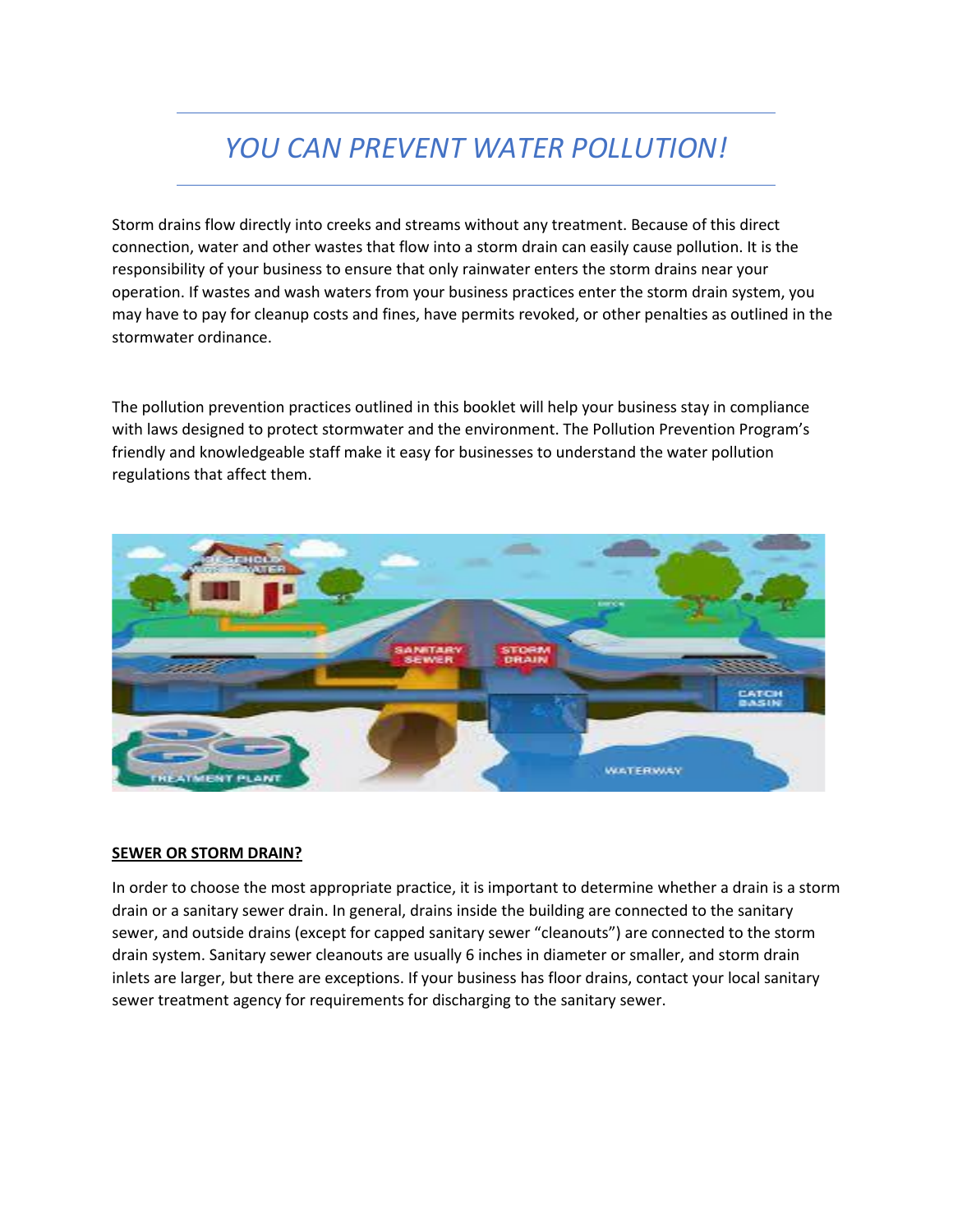### *SIX GENERAL POLLUTION PREVENTION TIPS*

- 1. Keep your business neat and clean it saves time and money and prevents pollution
- 2. Protect your storm drain inlets from pollution of any kind. Remember, only rain down the storm drain
- 3. Be prepared! Keep spill cleanup materials easily accessible
- 4. Use dry methods to clean up spills whenever possible. Never wash spills down the storm drain
- 5. Train staff regularly on these practices.
- 6. Preform work indoors or under cover whenever possible to avoid exposure to rainfall, runoff, and wind



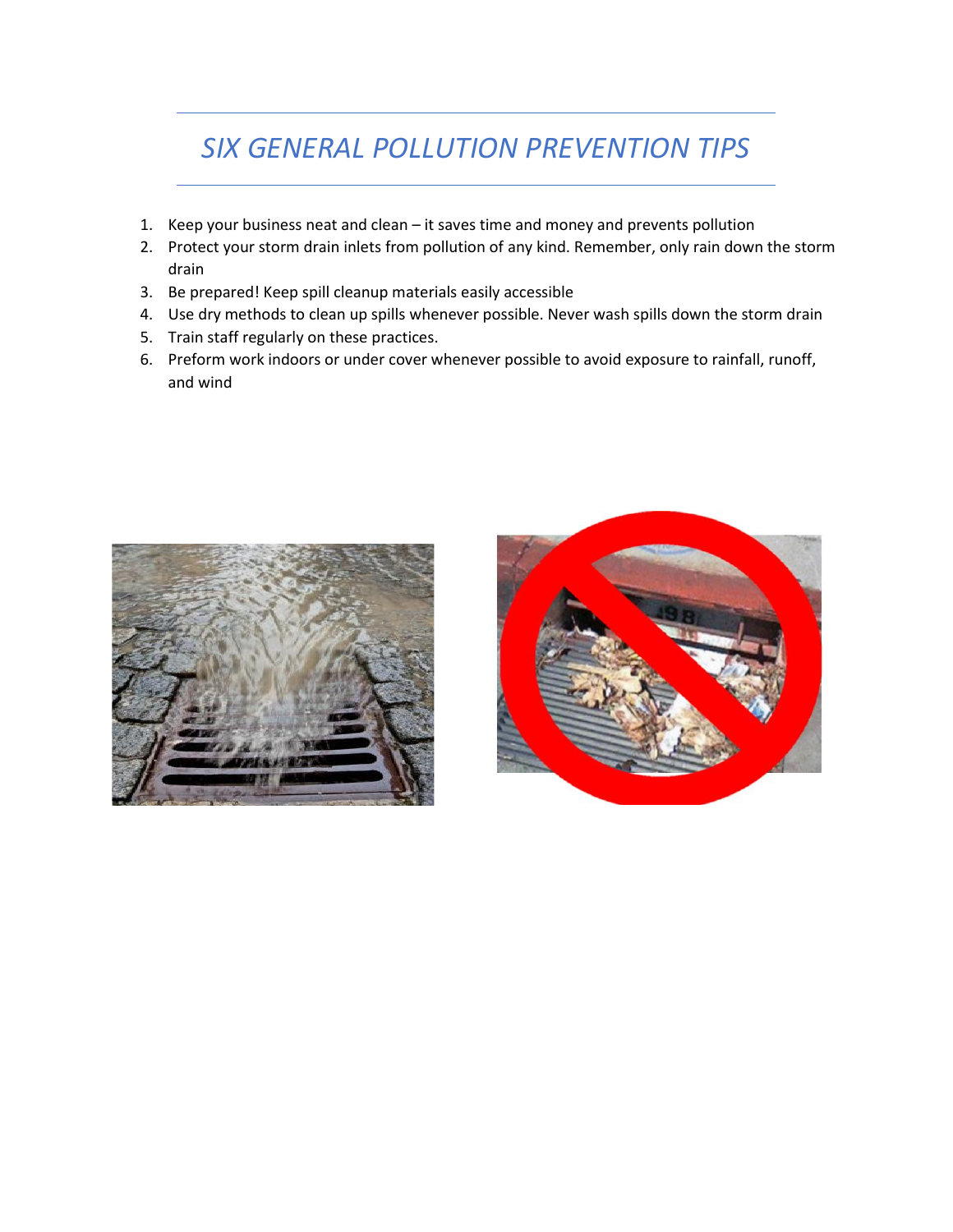### *MATERIAL STORAGE*

#### **IF YOU MUST STORE MATERIALS OUTSIDE MAKE SURE TO DO THE FOLLOWING**

- 1. Protect materials from rain and runoff.
- 2. Place primary containers of liquids within secondary containment.
- 3. Do not place near storm drain inlets.
- 4. Keep spill cleanup materials in easily accessible areas.
- 5. Check with local municipality for compliance with the fire and building codes

### *OUTDOOR WASTE STORAGE AND RECYCLING*

#### **WASTE DISPOSAL AND RECYCLING**

- 1. Don't dispose of any liquids or solids in storm drain. Recycle whenever possible.
- 2. Divide wastes by type and store separately in sealed containers.
- 3. Use a big enough dumpster so you can keep the lids closed.
- 4. Replace leaking dumpsters.
- 5. Schedule regular pickups

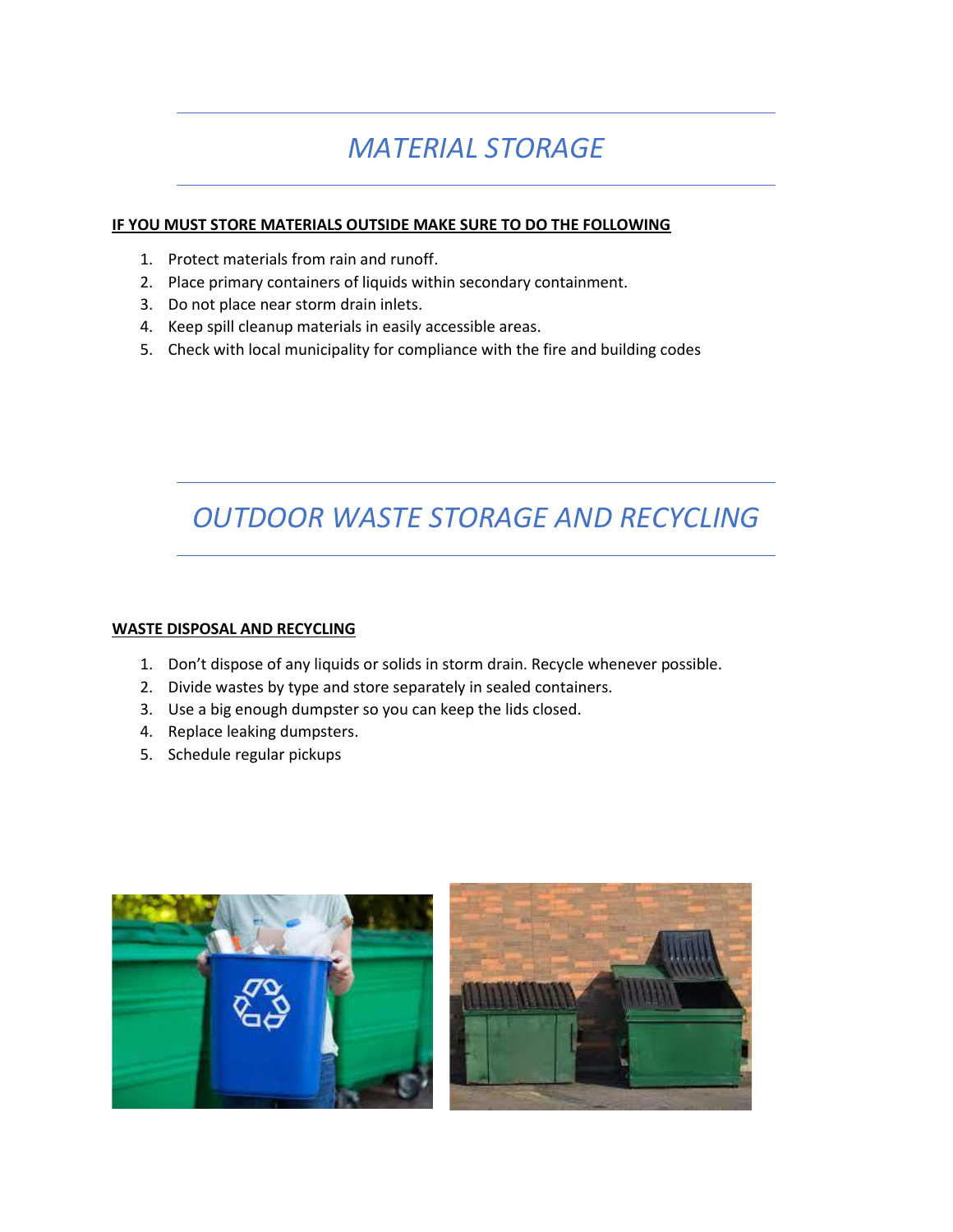### *LITTER*

Litter and trash are bad for business and harm the health of creeks and streams in Forrest County.

• Pick up litter daily. Maintain sidewalks and parking lots in front of your business so that they are free of litter and dirt. Don't wash into the street or storm drain.

## *LANDSCAPING AND SAFER ALTERNATIVEES TO PESTICIDES*

- Know whether your landscaping is specifically designed to minimize and treat stormwater runoff, and if it is, make sure it is maintained as designed.
- Consider utilizing less toxic applications.
- Do not overwater maintain sprinklers to avoid pavement watering.
- Clean up fallen leaves and remove prunings for composting or disposal with green wastes. Don't dispose of these materials in the street, or a storm drain